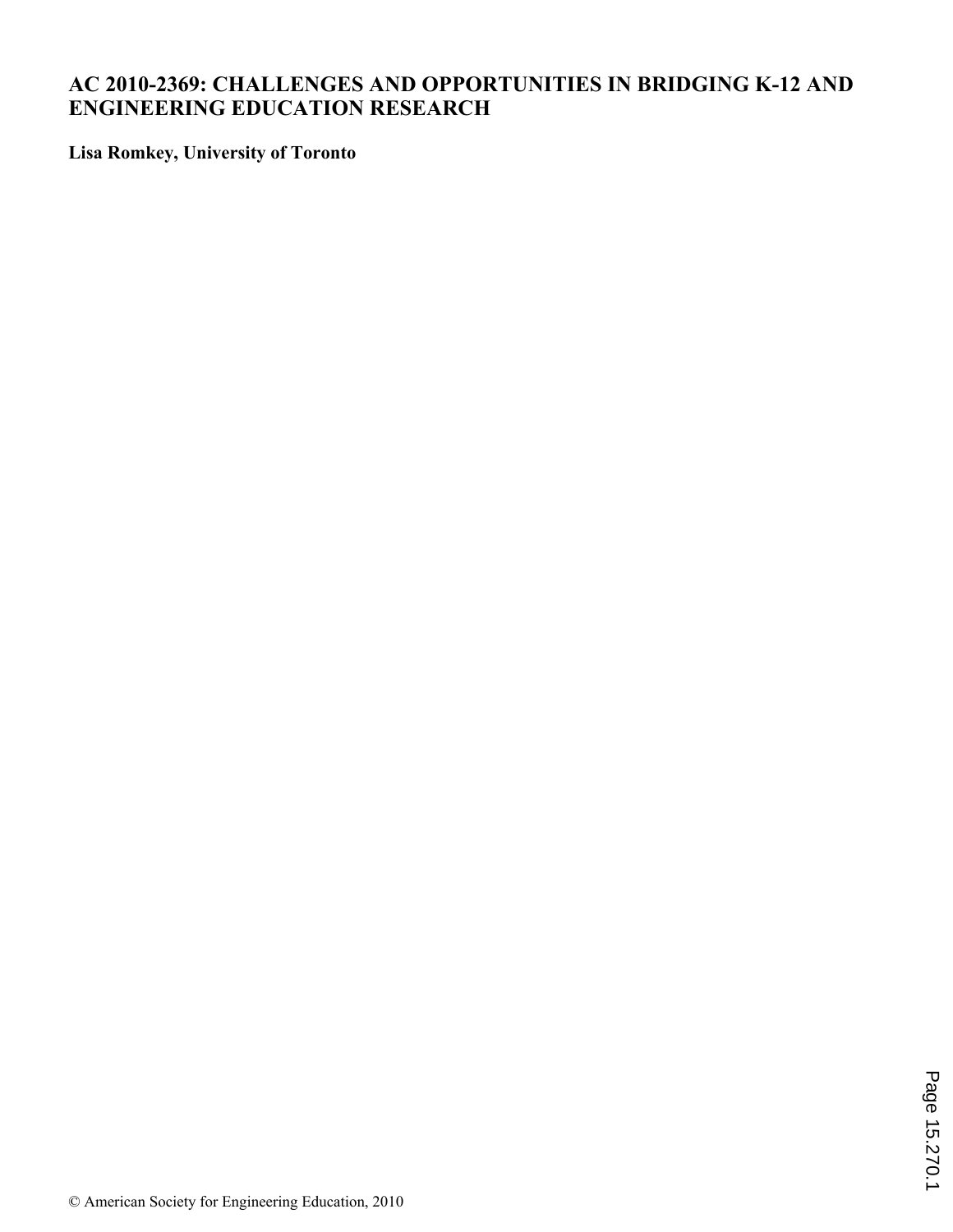Challenges and Opportunities in Bridging K-12 and Engineering Education Research: A Researcher's Narrative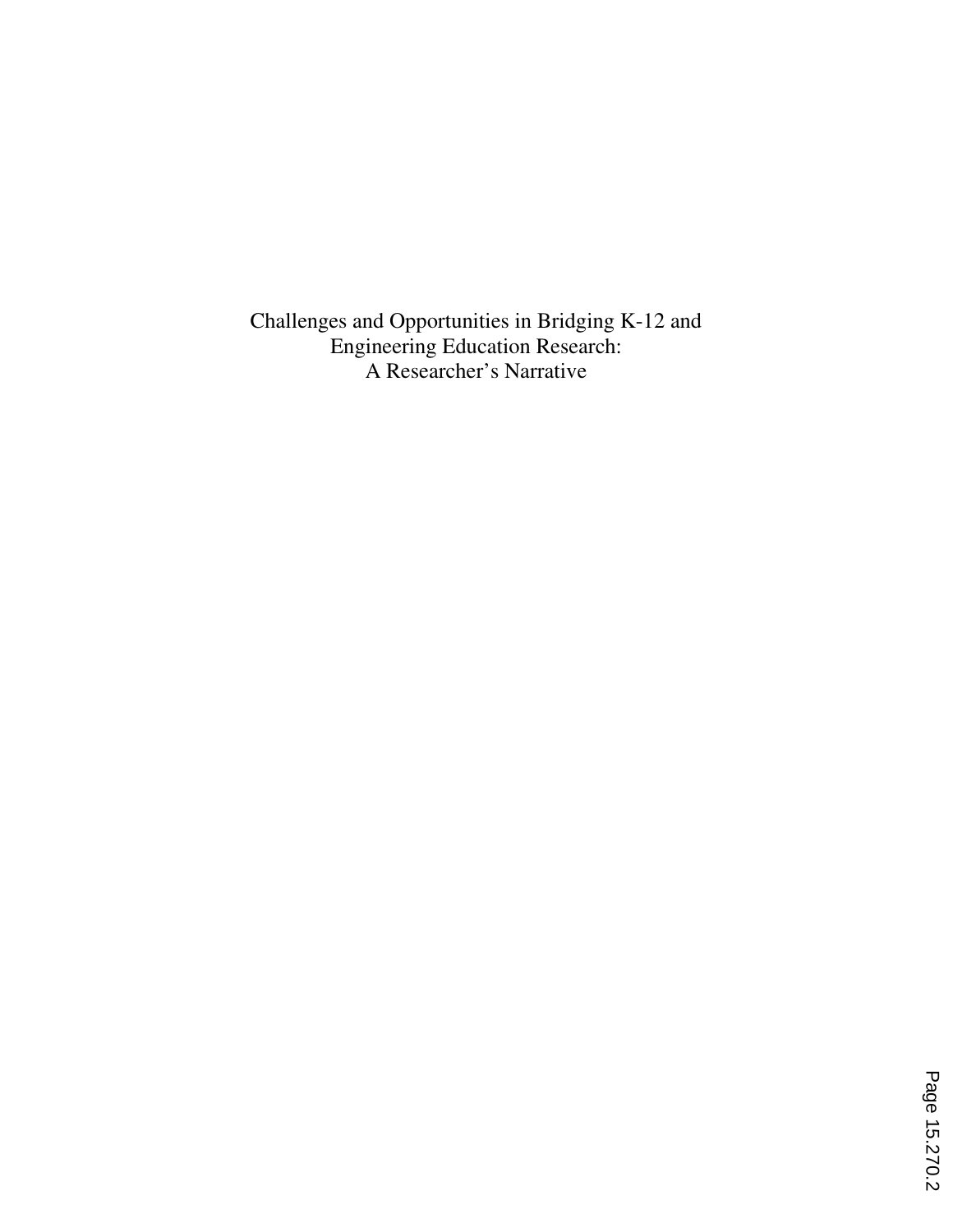This paper describes the process of selecting a theoretical framework conceptualized, tested and used in the K-12 research arena, and applying the framework to a proposed research project in engineering education. Through describing my own experience, I raise questions about the differences between K-12 and post-secondary educational research, highlight interesting questions that emerge when we use theory from K-12 in the postsecondary engineering realm, and advocate for further efforts in bridging the gap between these realms. Based on the early stages of my doctoral thesis on teaching practices in engineering, I attempt to highlight questions, challenges and opportunities though a narrative about my own experience that may resonate with other researchers who are attempting to apply experience from the K-12 realm to the post-secondary, engineering education research space.

My doctoral dissertation research will examine teaching practices in engineering. More specifically, I am using the following research questions:

- ≠ How do engineering instructors understand the role of exploring technology/society interactions in engineering education?
- How do faculty describe the process they use in exploring technology/society interactions in their own teaching?
- Are there challenges or barriers to teaching about technology/society interactions in engineering education?

Where "society" includes both social issues (such as poverty, or environmental conservation) and social structures (such as political and economic systems).

As a lecturer of education and technology & society studies, and an education specialist within an engineering faculty, I have become intrigued with the beliefs behind curriculum selection, and also how professors choose to contextualize their technical curriculum. I believe that we need to do more to connect how we understand technology to the world's most pressing challenges, and I attempt to emphasize this in my own teaching.

Through this proposed research, I am working in a relatively new area that isn't welldefined by existing theory and methodology formed in higher education. Although there is a body of research on the teaching of engineering ethics and the integration of the social sciences with engineering, and that is certainly relevant to examining the technology/society interface, I am examining faculty beliefs and processes around curriculum choice with respect to contextualizing science and technology curriculum. After some early reviews of existing literature, I decided that the existing theoretical frameworks most relevant to my research questions are 1) the history and pedagogy of engineering education, which is widely supported through organizations such as ASEE; 2) STSE (formerly STS) education and 3) Teacher Identity. The selection of STSE and Teacher Identity have been informed by my own experience conducting research with pre-service and new science teachers, and their use of an STSE approach in their teaching of science. However, acknowledgement of context is critical in educational research, and as I reflected further on these theoretical strands, I realized the inherent challenges in utilizing theory from the K-12 realm in the framing of my post-secondary research project.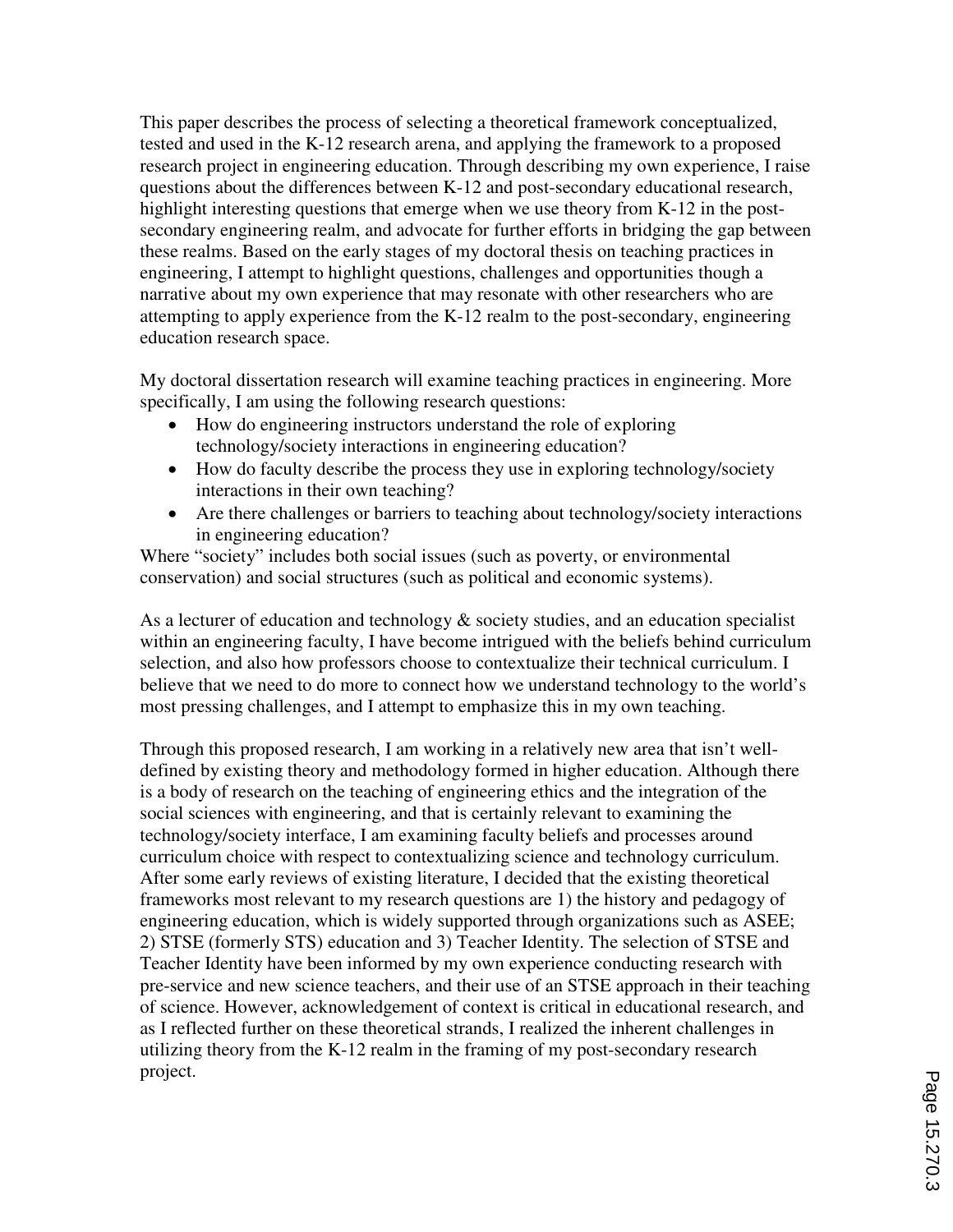## STSE Model of Science Education

STSE (Science, Technology, Society and the Environment) is a documented approach to the teaching of science, which addresses science as "issues" in context. The nature of science and technology, its effects on society and society's reciprocal effects on science are explored thorough the approach. STSE-oriented instruction is based on the philosophy that science education should include a variety of perspectives about science  $-$  historical, philosophical, cultural, sociological, political and ethical<sup>1, 2</sup>. STSE education may explore a technological artifact, or process, a societal issue related to science, engineering or technology, or an issue within the scientific community, relevant to an interaction between science/technology and society<sup>3</sup>.

The STSE educational approach may include the following features<sup>4</sup>:

- An understanding of the environmental threats, including those of a global nature, to our quality of life
- The economic and industrial aspects of technology
- An understanding of the fallible nature of science
- Discussion of personal opinion and values, as well as democratic action
- The multi-cultural dimension of science

The progression of an STSE "unit" typically follows a series of steps, as proposed by Derek Hodson<sup>5</sup>, one of Canada's preeminent science education researchers. The first step is represented by gaining an appreciation of the social impact of scientific and technological change. The second step involves students making decisions about scientific and technological developments, and weighing the costs and benefits of these developments. Next, students develop their own views and value positions on science and technological issues, before finally taking action. Hodson proposes the action-taking as a necessary conclusion to STSE instruction. More specifically, he notes, "It is almost always much easier to proclaim that one cares about an issue than to do something about it!"

The STSE approach has been applied to general science, biology, physics and chemistry courses in the K-12 realm, where "engineering education" is essentially non-existent, the motivations of students and teachers are considerably different, and essentially all situational factors related to courses and teaching are dissimilar to what we find in engineering schools. In high schools, the approach has been used to expand the contextual knowledge of students who will pursue science, technology, engineering or mathematics (STEM) in their post-secondary pursuits, but also to encourage the scientific literacy of students who will not pursue a STEM degree after completing high school. Herein lies a fundamental difference in the approach between science classrooms of high schools and the engineering classrooms of universities; high school teachers work with students who have a more diverse set of motivations, and needs, for the learning of science and technology.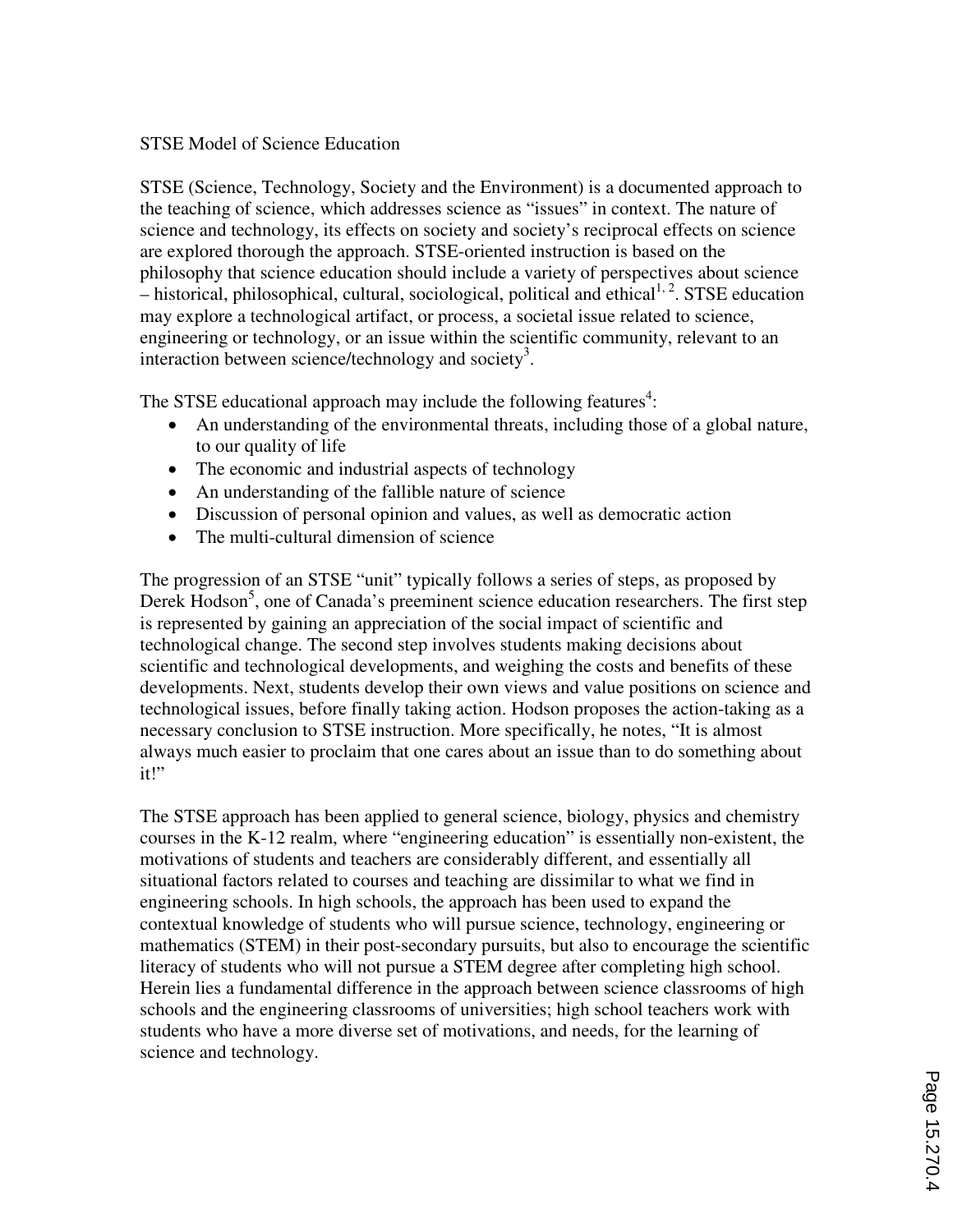STSE education has proven to provide many advantages to students. A synthesis of research, conducted by Aikenhead<sup>6</sup> made the following conclusions:

1) Students in STSE education classes improve their understanding of social issues and the interactions between science, technology and society

2) Students in STSE education classes improve their attitudes towards science and learning

3) Students make gains in applying science to everyday situations, critical thinking, creative thinking and decision making

4) Achievement at the next level (for example, university, in the high school context) will not be compromised.

Solbes and Vilches<sup>7</sup> also found that students who had been taught using an STSE education-oriented approach developed a more realistic conception of science. When looking at the K-12 realm, teachers can be introduced to these benefits of an STSE approach. However, the difference in context, motivations and attitudes between even high school students and university students is extensive. Do these benefits persist in university education? How might engineering faculty perceive these benefits?

As mentioned, my interest in this model has been informed by my own experience in conducting research on pre-service and new high school science teachers with colleagues from the Faculty of Education (OISE-UT) at the University of Toronto<sup>8</sup>. Through this experience, we examined science teacher beliefs about using STSE in their own classrooms, through discussions on how their subject matter (which would be defined as "biology", "chemistry" or "physics") provided opportunities or challenges for STSE, and how they might overcome subject-matter or professional challenges related to STSEoriented instruction. This presents us with another key difference in the examination of teaching at the high school level versus university, and that is the specificity of the subject matter. More broadly, how do we understand and describe the differences between a faculty member's conception of "Signal Processing" versus a grade 11 teacher's conception of "Physics", and the inherent obligations around facilitating learning of the subject matter? Our research participants noted concerns about losing control of the classroom and the "scientific content" when using a STSE approach. Might engineering faculty share these concerns, or does a presumed greater confidence in the specific teachable subject matter allow engineering faculty to more easily incorporate technology/society elements in their teaching? Or will they feel even more strongly about building strictly technical competency in their students? Is there a perception that STSE should be relegated to one "engineering and society course" in a students' engineering program?

Through this particular research experience, we also worked with these teachers to determine how they viewed their role as a science teacher, and how STSE interplayed with their concerns about "politicizing" science or sharing too much about their own political or social ideologies with their students. The teachers expressed concern about whether politicization and action is part of the teacher's role, and also expressed concern about exposing their bias and ideological bents around socio-technical issues. Will professors be more or less likely to expose their own political or social ideologies? Does the university provide a more "free" environment that encourages this, or conversely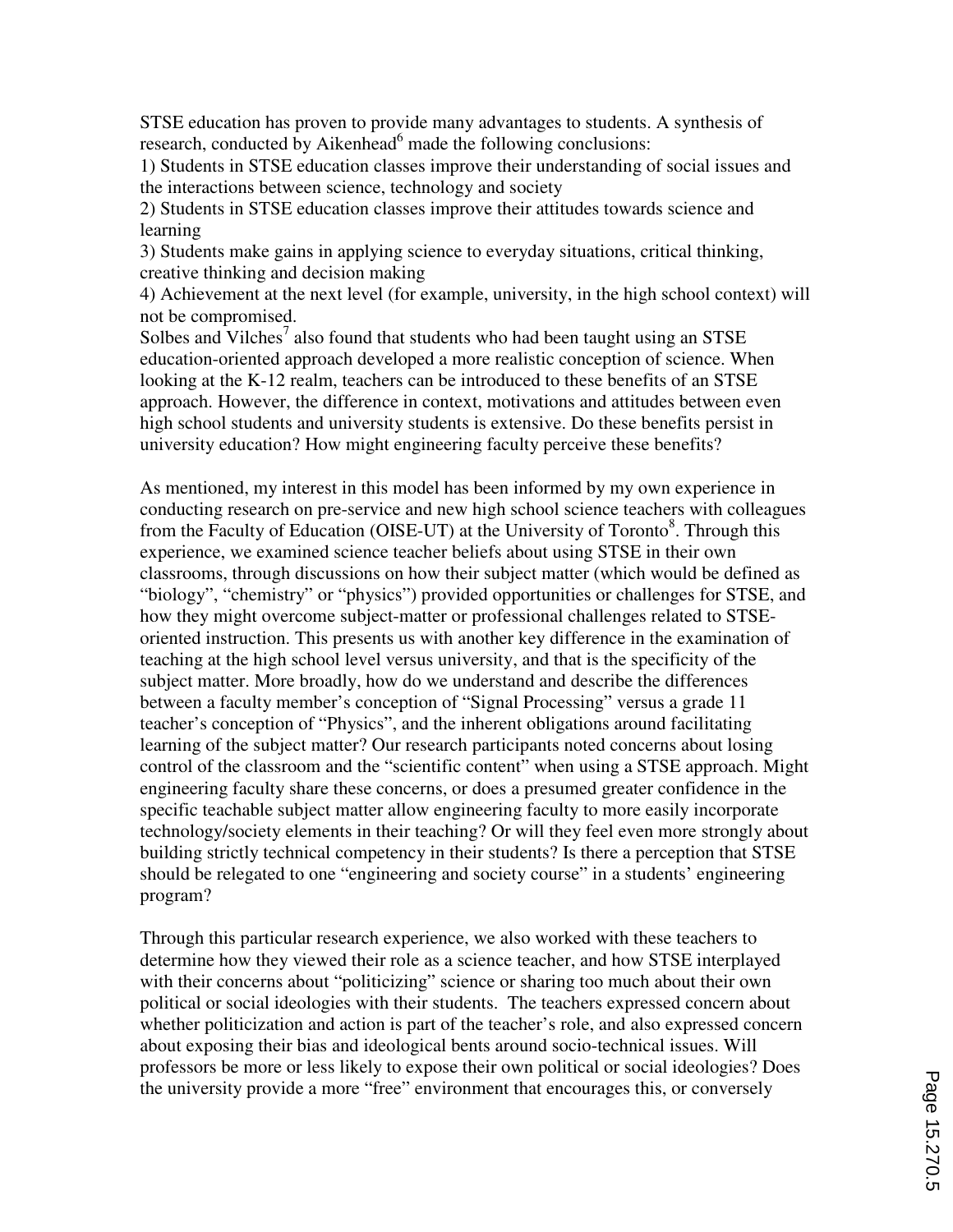might engineering faculty feel constricted by being in a professional faculty with a particular set of norms and values?

The STSE framework, and demonstrated challenges and benefits of the approach as demonstrated in the K-12 sector, are helpful in considering my own research in how engineering faculty choose to contextualize technical content. However, the differences between the K-12 and post-secondary contexts leave me with a number of questions to consider about STSE as a theoretical framework in my post-secondary engineering research:

- 1. Do engineering faculty feel they have additional responsibilities with respect to covering specific technical content, and providing employment preparation that simply are not factored into the current research on STSE?
- 2. Without teaching preparation, would an engineering faculty member have the confidence and skills to use a STSE approach without considerable support? Are teachers more likely to use this model because of pre-service preparation, inschool teaching collaboration and coaching, and regular in-service learning?
- 3. Is such instruction already taking place in engineering, but we simply use different language to describe it? How should I consider semantics and adjust language when developing research tools, such as a survey or set of interview questions?
- 4. What are the differences in how "societal context" might be embedded in pure science, rather than engineering?
- 5. If an engineering professor's role is to produce confident, competent engineers, might they see a conflict with presenting the "fallible nature of science and technology"?

# Teacher Identity

Teacher identity is a broad, well-established area of research in the K-12 literature through the work of scholars such as  $Elbaz<sup>9</sup>$ , Goodson<sup>10</sup>, Siskin<sup>11</sup>, and Beijaard et al<sup>12</sup>. The literature suggests that a teachers' sense of self develops from experience, life history and socialization into the professional (teaching) community. There appears to be a gap in the K-12 research around the notion of science teacher identity, and the sense, if any, of how professional or personal identity originates in how individual teachers identify with their subject matter. The notion of teacher identity is relevant to my research, as I am examining the choices and beliefs of faculty around the curriculum and teaching practices they employ, which surely relate to how individuals identify themselves as an individual, an instructor, as well as an engineer.

The literature on "teacher identity" is limited in higher education, especially outside of teaching preparation programs and medical education. While some of the research from the K-12 sector can be quite useful in anticipating the challenges engineering faculty may cite, it is difficult to predict how the teacher identity theoretical framework applies to engineering. One can anticipate that the same characteristics that form "teacher identity" may be found in university faculty as well, albeit with some key differences. The notion of a "professional community" is significantly different in the world of higher education.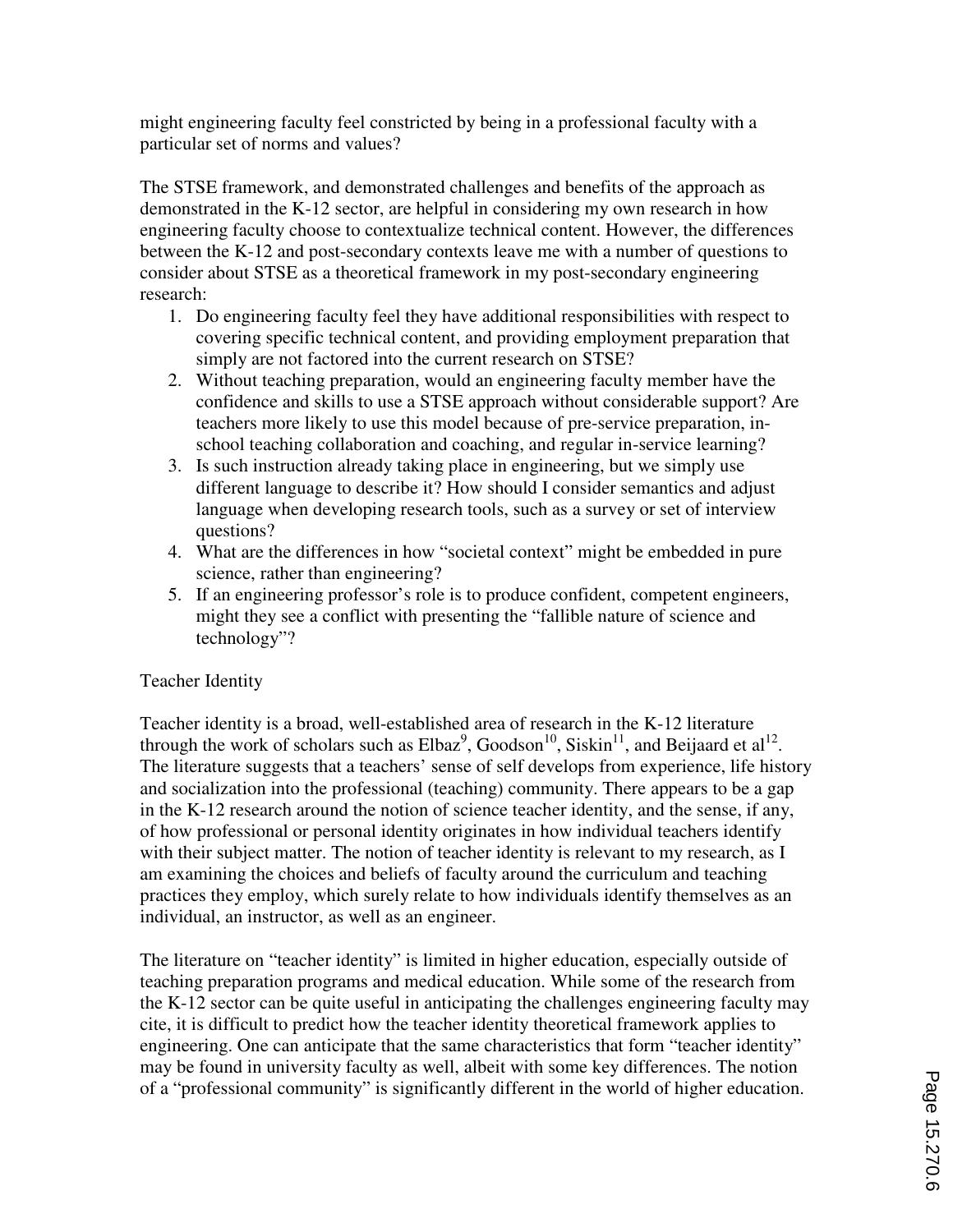In K-12 teaching, the professional community is one of teachers; in engineering education, a faculty member might typically consider their research community as their key professional community. There are certainly some common themes around loyalty to subject matter; but where a K-12 science teacher may have concerns about their own subject-matter knowledge and confidence, the university professor may perhaps be more concerned with a lack of pedagogical knowledge!

In the abovementioned research<sup>8</sup>, the teachers spoke to a concern about support from their school and subject-matter colleagues, and a need for a sense of belonging in their school community, and within the norms and practices that constitute teaching science in their school. In the research, the teachers presented concerns about being "outside" of tradition by taking an STSE approach. In the professoriate, there is a serious lack of support between faculty with respect to teaching as a whole, and the notion that they would not have the support of other faculty may not even register as a concern. That said, in a system that relies heavily on pre and co-requisites, some faculty do feel an obligation to teach their subject matter in a particular way.

One of the most interesting considerations in teaching & curriculum selection is the notion of academic freedom in universities. While academic freedom has its limitations, university faculty are typically provided with a greater ability to select curriculum and delivery modes than their K-12 counterparts; however, other limitations exist, including class size and the competing priorities of research and administration. Also, as faculty members are encouraged to focus more on teaching, there is still little opportunity for them to receive training to support trying new approaches, or developing curriculum modules that would allow them to contextualize technical content in a social issue.

Evidently, given my own experience working with pre-service and new teachers, I must openly consider how my understanding of "the teacher" and teacher identity compares with the "professor as teacher", and also how my data collection methods will differ from my past experiences with high school science teachers. I do feel, however, that there are some interesting commonalities that universities could capitalize on through their own teacher education and faculty development programs that would have benefits to create a more seamless view of "K-16" education, and those who teach in it. Specific questions that this exploration has raised for me include:

- 1. How does the creation of "teacher identity" differ between the K-12 and postsecondary sector, and how do these differences impact choices around curriculum and pedagogical approaches?
- 2. How does the relationship between teacher and subject matter differ between the two educational realms, and how might this impact pedagogical and curriculum content choices?
- 3. How do the vast differences in professional development between the teaching communities of K-12 and post-secondary impact pedagogical and curriculum content choices?
- 4. Can the vast literature on teacher identity in the K-12 sector provide us with a framework for understanding more about faculty identity?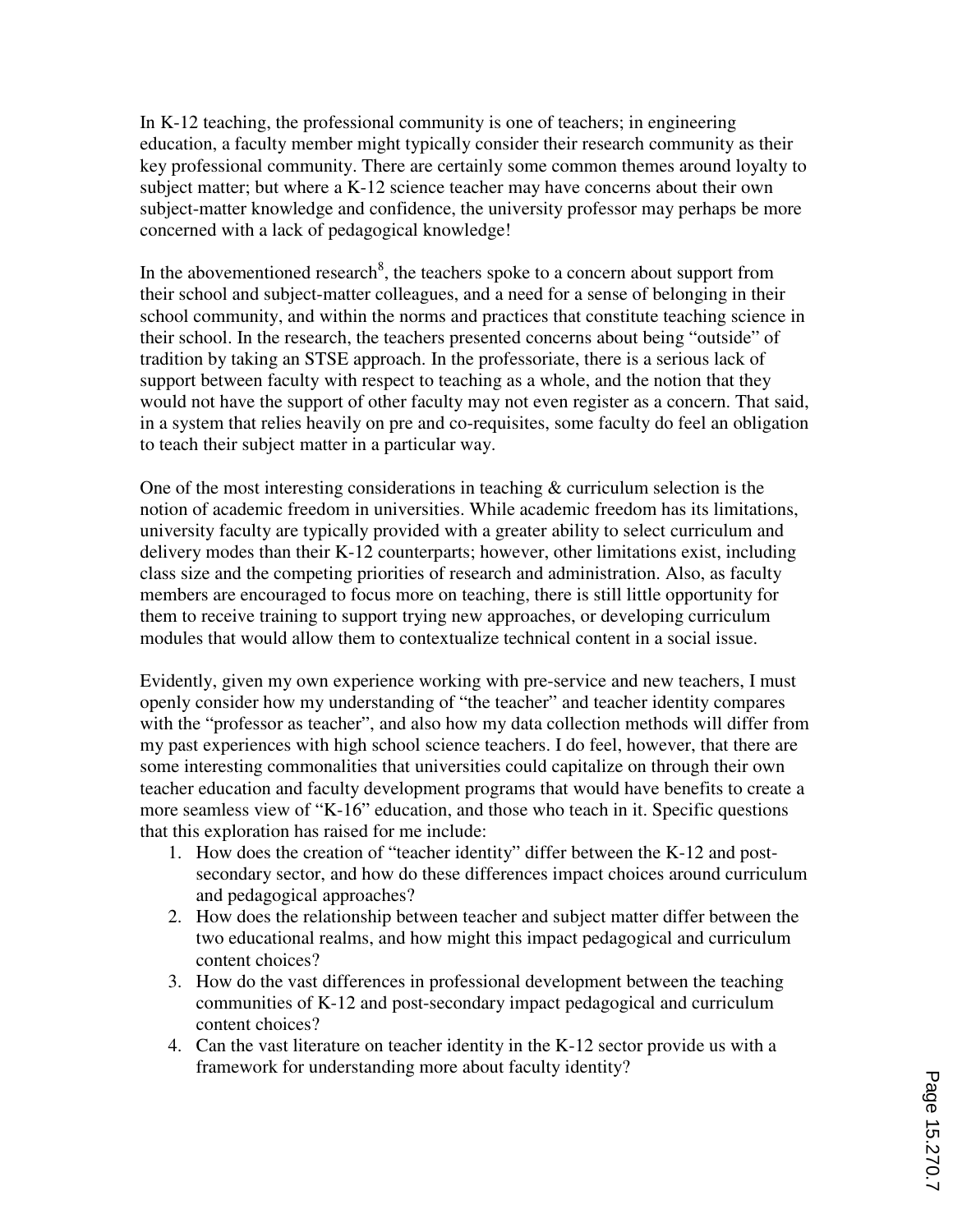#### Conclusions

This paper has described my experience, thus far, in establishing a research project that branches the work in the K-12 sector with new research possibilities in higher education, and the questions that arise about the two sectors when planning this research. I see my entire research process as an opportunity to bring together the often disparate worlds of curriculum, teaching and learning in the K-12 spectrum and higher education, albeit in one research area - the teaching of engineering. In reviewing key differences between K-12 and higher education, it becomes clear that it is critical to test vocabulary and methodological approaches before full deployment of research tools. For example, if I use my understanding of STSE from the K-12 sector in the development of data collection tools, will I risk missing the opportunity to explore deeper questions about why professors choose particular approaches to teaching engineering because I have misunderstood how they might contextualize their technical curriculum? Are there dangers in making assumptions about the factors that construct "teacher identity" in engineering education that could risk derailing my main research questions? These are challenges I will work through as I move forward in my research.

#### **Notes**

In the mid 1990's science, technology, society and environment (STSE) replaced science, technology and society (STS) education.

## Bibliography

1. Pedretti, E. (1999). Decision Making and STS Education: Exploring Scientific Knowledge and Social Responsibility in Schools and Science Centers Through an Issues-Based Approach. *School Science and Mathematics*, 99, 174-181.

2. Zeidler, D.L. (2003). The Role of Moral Reasoning on Socioscientific Issues and Discourse in Science Education. Dordrecht: Kluwer Academic Publishers.

3. Wiesenmayer, R.L. and Rubba, P.A. (1999). The Effects of STS Issue Investigation and Action Instruction versus Traditional Life Science Instruction on Seventh Grade Students' Citizenship Behaviours. *Journal of Science Education and Technology*, 8, 137-144.

4. Solomon, J. (1993). What and why is STS? In Solomon, J., *Teaching Science, Technology and Society*. Philadelphia: Open University Press.

5. Hodson, D. (2003). Time for action: science education for an alternative future. *International Journal of Science Education*, 25, 645-670.